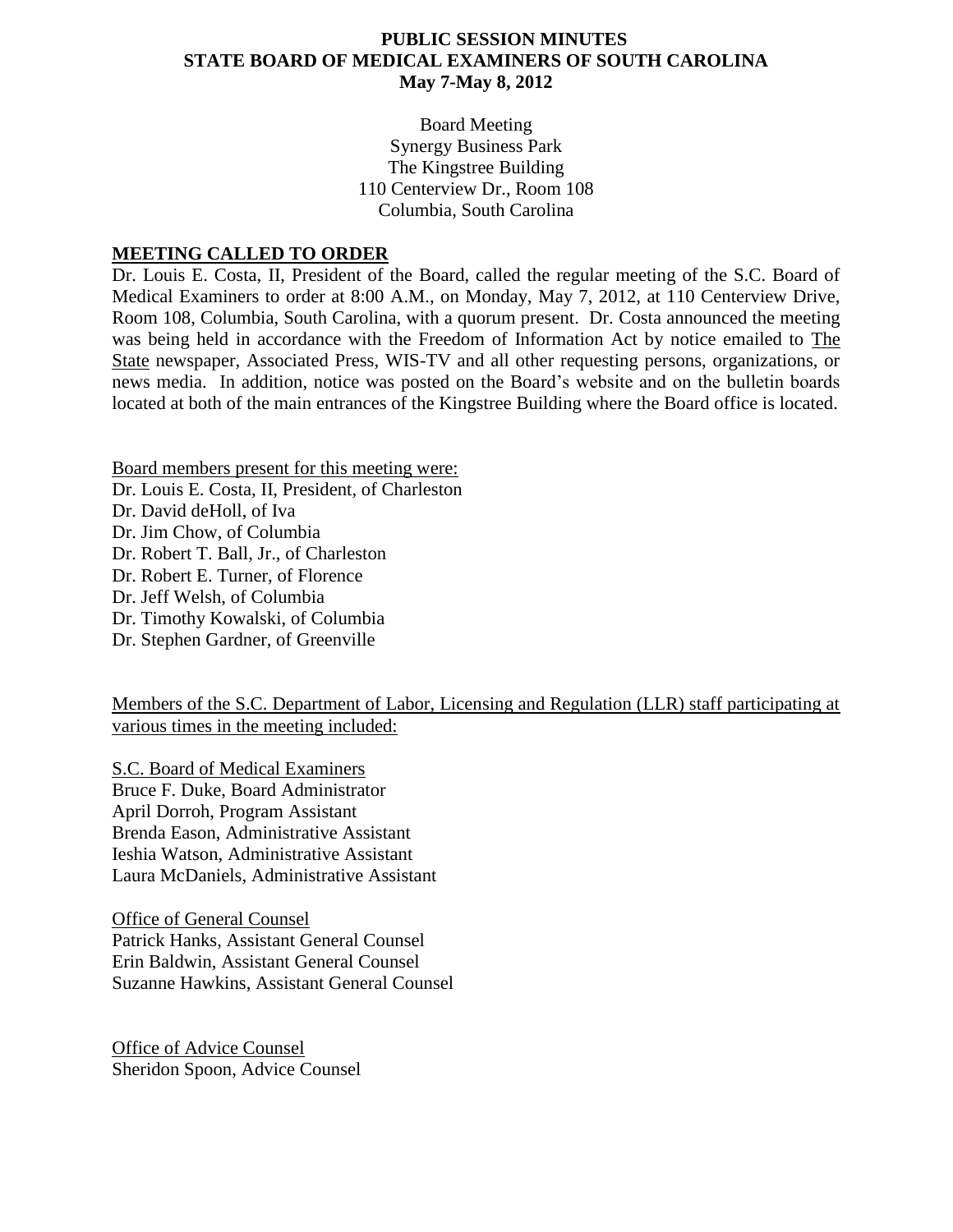# **REVIEW/APPROVAL OF AGENDA**

An agenda for this meeting was reviewed and approved.

### **REVIEW/APPROVAL OF MINUTES FROM FEBUARY 2012 BOARD MEETING:**

\_\_\_\_\_\_\_\_\_\_\_\_\_\_\_\_\_\_\_\_\_\_\_\_\_\_\_\_\_\_\_\_\_\_\_\_\_\_\_\_\_\_\_\_\_\_\_\_\_\_\_\_\_\_\_\_\_\_\_\_\_\_\_\_\_\_\_\_\_\_\_\_\_

After considering recommendations, additions, deletions and corrections, a motion was made to approve the minutes by Dr. Welsh. Dr. Ball seconded the motion and the minutes were unanimously passed.

### **TRANSFER OF PATIENT RECORDS**

Mr. Duke presented requests for the Board consideration about the selling of patient's records to an individual or entity other than a physician or hospital (see attached). After discussion Dr. Welsh moved to accept, with Dr. Gardner seconding the motion and the requests were unanimously approved.

### **BOARDS OPINION ON MANIPULATION UNDER ANESTHESIA**

After a lengthy discussion, Dr. Gardner made a motion that the Board tables the discussion of manipulation under anesthesia due to the lack of evidence for the Board's consideration. Currently, the Board considers this procedure to be the practice of medicine. If additional evidence is presented that would demonstrate this procedure is safe for the public and fits the current regulatory status for accountability then the issue may be reconsidered. The motion was seconded by Dr. Turner and the Board unanimously approved.

### **RESPIRATORY CARE ADVISORY COMMITTEE RECOMMENDATIONS**

Mr. Duke presented the recommendations from the Respiratory Advisory Committee's April 2012 meeting. Dr. deHoll moved to accept the recommendations. Dr. Ball seconded the motion and the Board unanimously approved the recommendations.

#### **PHYSICIAN ASSISTANTS ADVISORY COMMITTEE RECOMMENDATIONS**

Mr. Duke presented recommendations from the April 2012 Physician Assistants Advisory Committee' meeting for the Board's review. Dr. Gardner moved and Dr. deHoll seconded the motion to approve the recommendations as amended by the Board. The Board unanimously approved the following recommendations.

## **iSELECT MD UPDATE ON PILOT PROGRAM**

Michael Iaquinta with iSelect appeared and provided updates about the pilot program that have been developed specific to South Carolina and, in his opinion have improved access to health care. He noted that there is a lot of mis-information available to the public about what they do and that primarily they are improving access of care for non-emergent issues. He noted that prescriptions are not necessarily written each time but that the program allows a resident of South Carolina to consult with a physician on the phone while reviewing their updated health history.

He also noted that one of the things that they wanted to determine internally was the scope of illnesses they were treating, and there were 500 different clinical scenarios that could be treated through telemedicine. What they have found is less than seven illnesses were being called in. Those illnesses were respiratory infections, which include sinusitis, bronchitis, pharyngitis, otitis media and occasionally urinary tract infections. During the pilot program, Mr. Iaquinta noted that at no time were any narcotics prescribed. Nor did they prescribe any sleep aids, antidepressants, hair loss or erectile dysfunction medications.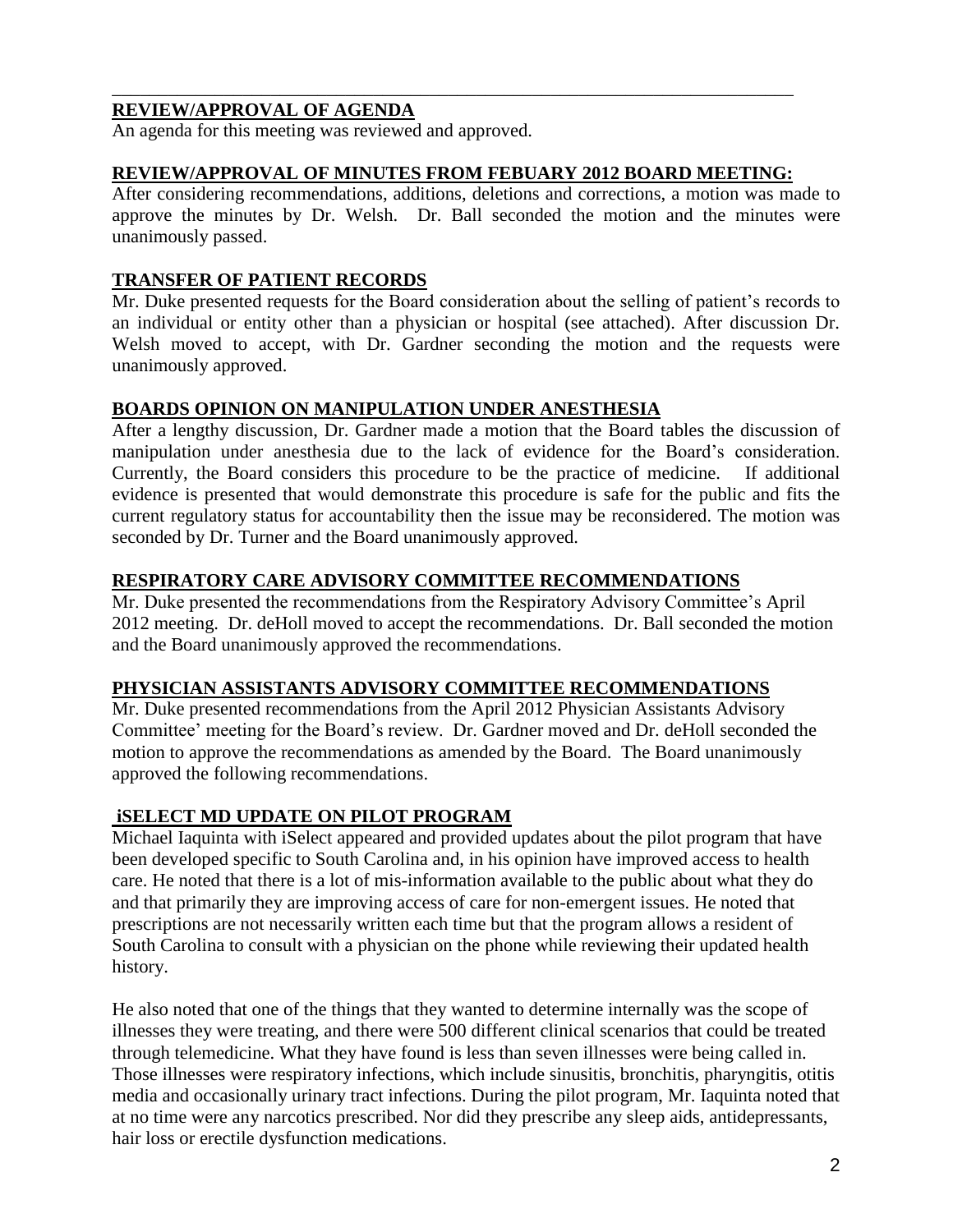Dr. Costa confirmed with Mr. Iaquinta that no controlled substances were prescribed at any level and that they have only prescribed legend drugs but no controlled substances.

\_\_\_\_\_\_\_\_\_\_\_\_\_\_\_\_\_\_\_\_\_\_\_\_\_\_\_\_\_\_\_\_\_\_\_\_\_\_\_\_\_\_\_\_\_\_\_\_\_\_\_\_\_\_\_\_\_\_\_\_\_\_\_\_\_\_\_\_\_\_\_\_\_

Mr. Iaquinta stated that over 97 percent of members indicated that they exceeded their expectations and exceeded their standard of care as they knew it and that their response time from the time they were contacted to the time of their consult with a physician was less than 30 minutes. He indicated that someone could sit at their desk or be at home on the weekends and could initiate a call. The records would then be updated and sent off to the physician. The physician would do a comprehensive review prior to contacting the number via phone.

Dr. Ball noted that after reviewing reports from iSelect that a large proportion of their clients did not have any primary care group and Mr. Iaquinta confirmed this was correct but that one of the things they set out to do was to be a triage agent. He noted those instances would be a case where it was beyond the physician's scope and if they felt that they needed to have a face to face actual visit it was at that point they would volunteer to triage them.

Dr. Gardner asked specific questions about the calls getting answered at peak times and did they have a method to track this. Mr. Iaquinta said that they measure themselves with the call center, physician response and resolution. He noted that they track all of them.

Mr. Iaquinta confirmed with Dr. Chow that prescriptions were only written if necessary and under no circumstances would they prescribe sleep aids, propecia, viagra, lifestyle drugs, antidepressants or narcotics, nor do they see the need to prescribe these in the future.

Dr. Costa asked for any assurance that the pilot program could give that the public won't begin to utilize this as their primary source of medicine. Mr. Iaquinta stated that at anytime they can get someone to their primary care physician and that's what they intended to do. They were suppose to move forward with a 10,000 customer pilot with the Medicaid population. Once they got approval from the Board they had their protocols in place but took a step back with the director of HHS and a couple others and didn't expand their business. They wanted to learn more about it. They anticipate over the next three or four months doing an additional pilot with HHS that is broader in scope but at the same time focusing on triage.

Dr. Gardner suggested the pilot program add data that would indicate iSelect tried to triage people to Primary Care Physicians (PCP) compared to what the emergency rooms in the state of SC who see repeat episodic care occurring from this same population and how effective they are in getting people to go to their PCP. The Board wants to know specifically what the pilot program is doing to create a medical home. Mr. Iaquinta stated that now they see urgent cares, emergency rooms and hospitals competing and that they continue to see the PCP get less and less significant to a point where hospitals are buying up a lot of the PCP offices. They see PCPs seeing fewer patients and billing more procedures. Dr. Gardner asked what ideas iSelect had to encourage people to seek a medical home. Mr. Iaquinta stated that by promoting the use of telemedicine prior to going to the emergency room and to have PCPs open up more opportunities to see patients. Dr. Ball requested that the Pilot program include data regarding what proportion of the 9 percent that were referred to their PCP for a more comprehensive treatment actually went to a doctor after their recommendation.

Dr. Costa stated there is a bill in the General Assembly that provides some insight as to what telemedicine will look like if passed. He stated that one of the essentials that prevailed in the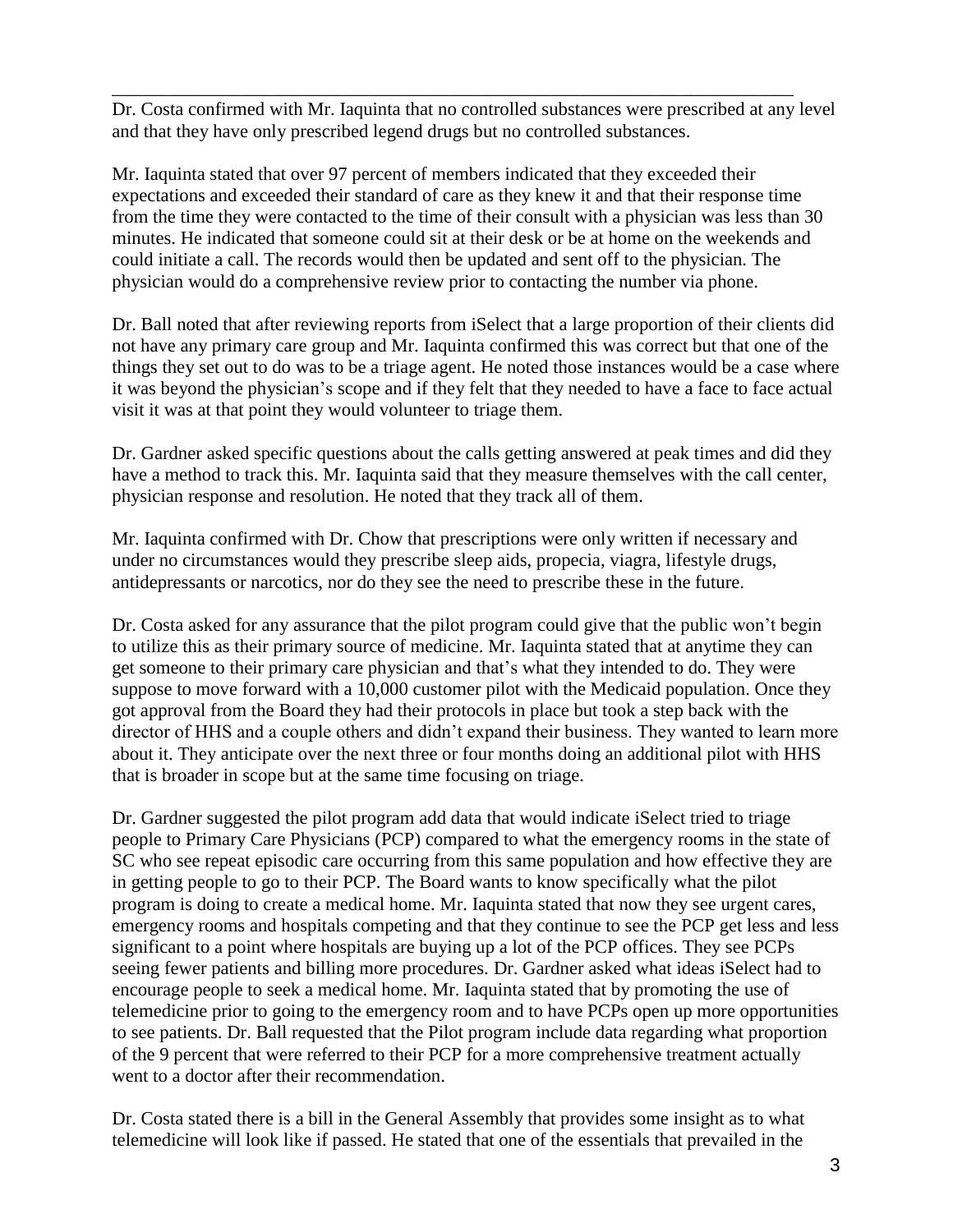final form was that there would be a physical contact with a physician, a physical evaluation associated with any telemedicine, diagnostic or therapeutic model. The language in the current bill before the House leaves that determination up to the primary care doctor to whom that patient was referred for the physical evaluation and that the idea there needs to be a triage to a medical home for a continuity of care type facility model is something that's got tremendous momentum and may prevail. Mr. Iaquinta stated they are aware of Bill 4944 but they have a telemedicine bill that they believe to be more practical. Dr. deHoll stated what the Board really wants to see telemedicine do, is leverage technology to improve the communication that occurs. He also stated that in the pilot program, it states that half the patients that are treated do have a primary care physician yet the report doesn't reflect any feedback from the PCP about those patients when they returned to their practice and that it's important to show that information to the Board.

\_\_\_\_\_\_\_\_\_\_\_\_\_\_\_\_\_\_\_\_\_\_\_\_\_\_\_\_\_\_\_\_\_\_\_\_\_\_\_\_\_\_\_\_\_\_\_\_\_\_\_\_\_\_\_\_\_\_\_\_\_\_\_\_\_\_\_\_\_\_\_\_\_

Dr. Chow stated that the pilot report shows that 97 percent of the people were satisfied with iSelect's services but was curious about the other 3 percent. Mr. Iaquinta stated that 97 percent said that iSelect exceeded their expectations and 2 percent said they met their expectations and 1 percent was refunded their money because they called wanting a prescription that was not written.

Dr. Ball asked iSelect to include data in their pilot program that includes the proportion of URIs that did and did not receive antibiotics because he is concerned that most URIs are caused by viruses for which antibiotics are not only inappropriate but dangerous.

Dr. Kolender, a physician from Charleston, SC spoke on behalf of iSelect. He stated a protocol that could help get people to their medical home would have to be a list of physicians who are willing to take in patients that don't have a primary care physician. He felt this would be most important. He stated that most of the patients he talked with are quite intelligent and realize that nothing substitutes for hands on treatment and that most utilized their services due to having to work and not be able to take time off or else they couldn't get in to see their physician for five to seven days.

Mr. Iaquinta stated that a person can only use iSelect services twice in any 12 month period for the same illness. They will allow a person to call three times if they have a different illness within a 12 month period. He stated that they have had some that have tried to use them every three or four months and iSelect has refused to treat these patients. He stated that iSelect would really like to operate with full transparency and come back to the Board every six months and show what they have learned and what they are finding and if the Board feels they need to focus on driving more people to their primary home then that will be the core of their focus. The biggest issue is a lot of PCPs aren't accepting new patients. Dr. Costa noted that the Board would like to see some outcome based evidence of that.

Mr. Iaquinta stated that any physician that works with iSelect can go online on their secure HIPAA secure portal and once the information is there the patient and physician have access to their information and records. The patients sign a medical release which allows them to share information with other providers and this makes it easier for the physician.

Dr. Costa stated that the Board still had concerns and that they optimistically would like to see this as a possible means of triaging to a less-fragmented system and that they would hate to see this as a mechanism towards further fragmentation and that they look forward to more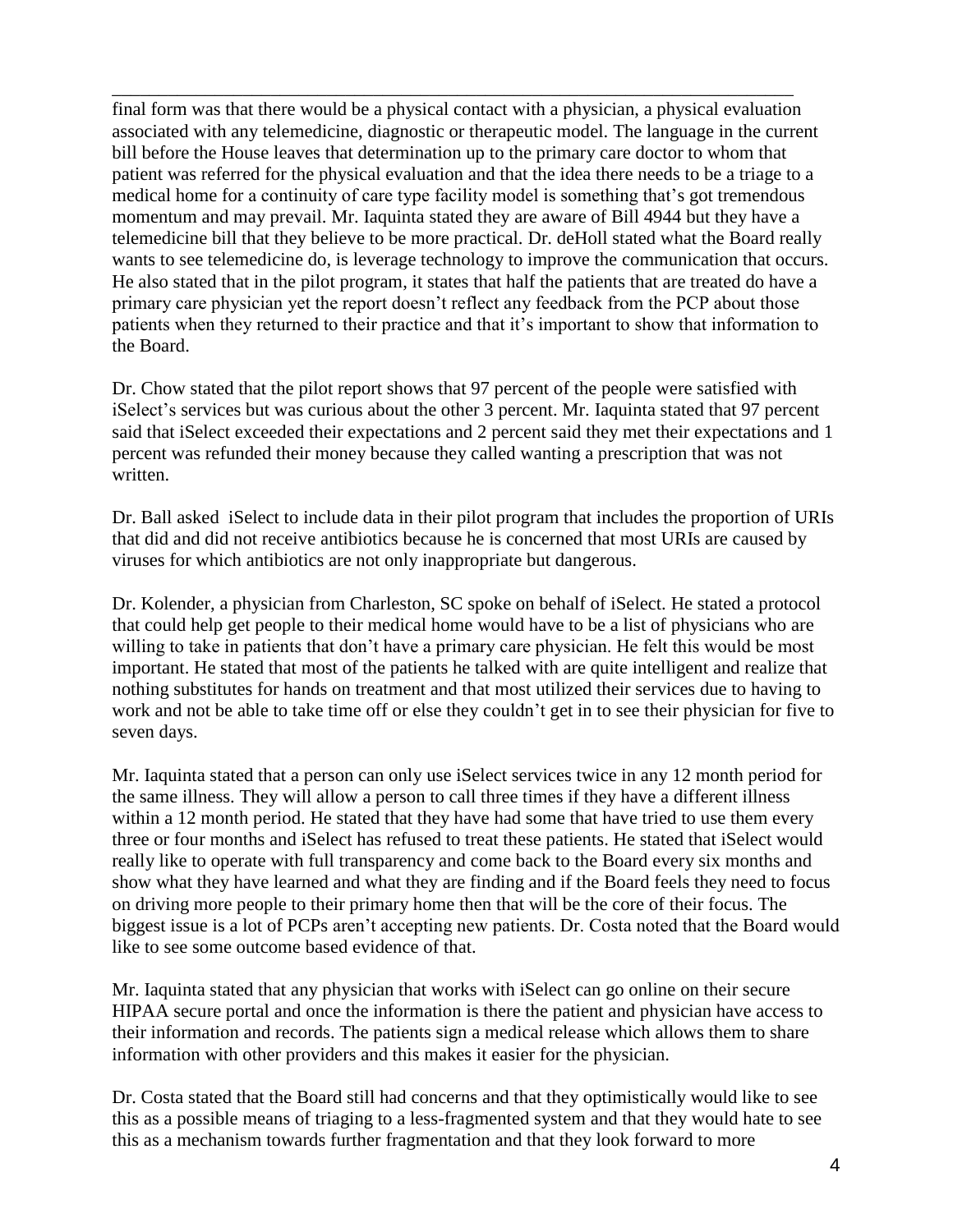information that will convince the Board of that. Mr. Iaquinta stated that iSelect looks to the SC Medical Board for oversight comments and suggestions. He stated that what the Board directs them to do, is what they intend to do. Dr. Costa stated that the amount of energy and resources that has gone into the pilot program at this point has been impressive and that the Board looks forward to further progress.

\_\_\_\_\_\_\_\_\_\_\_\_\_\_\_\_\_\_\_\_\_\_\_\_\_\_\_\_\_\_\_\_\_\_\_\_\_\_\_\_\_\_\_\_\_\_\_\_\_\_\_\_\_\_\_\_\_\_\_\_\_\_\_\_\_\_\_\_\_\_\_\_\_

Dr. Ball requested that iSelect add to their next report a statement of information regarding electronic health records and how iSelect is linked to SCHIEx.(South Carolina Information Electronic Health Record Highway)

Dr. Costa thanked iSelect for their efforts and stated that the Board ultimately would like to see the pilot program comply more closely with what the November approved format was but that he feels this is a serious step in the right direction.

# **DIRECTOR HOLLY PISARIK**

Mrs. Holly Pisarik, Director of LLR appeared at the Board meeting to introduce herself and to let the Board know that as director she feels it is her job to provide support to the boards and help make their job easier. She let the Board know she is always available to answer questions about the agency they may have.

Dr. Costa asked for clarity of what the role the Medical Board serves in its capacity within the legislative arena as a point of offering facts and objective information as opposed to a lobbying effort. She stated that one of the statutory duties of the Board and all other Boards is to promulgate regulations and that as a department LLR will help them walk through the process of publishing things in the State Register and getting it over to the House and Senate and getting things filed. She said the board may be asked to testify or the advice attorney may be asked to testify in front of Committee any time the Board Promulgates regulations. However, she stated that anytime bills are introduced that affect the practice of Medicine that it's different and not within the Boards statutory purview to draft bills and to go over and lobby on behalf of getting them passed.

She stated that there may be times the Medical Affairs Committee or some other committee asks the board to come over and testify and give factual information about a bill and how that would affect the protection of the public or how it would affect the board and LLR as an agency. She stated that the Boards job is to regulate, discipline, adopt ethics, and license but not to lobby and testify for or against certain legislative agendas. She stated that it is completely within the Boards purview to testify about how the Board has historically interpreted the practice act and why they have interpreted it in the manner they have. She stated that if anyone on the Board is ever asked to testify and they are not comfortable with or if they have questions then the Board would need to work with their advice attorney or herself to find the appropriate role as a Board member to participate.

Mrs. Pasarik agreed with Dr. Costa that educating the legislature before a bill is passed is certainly the better way of making law than it just getting passed without hearing the Board's opinion.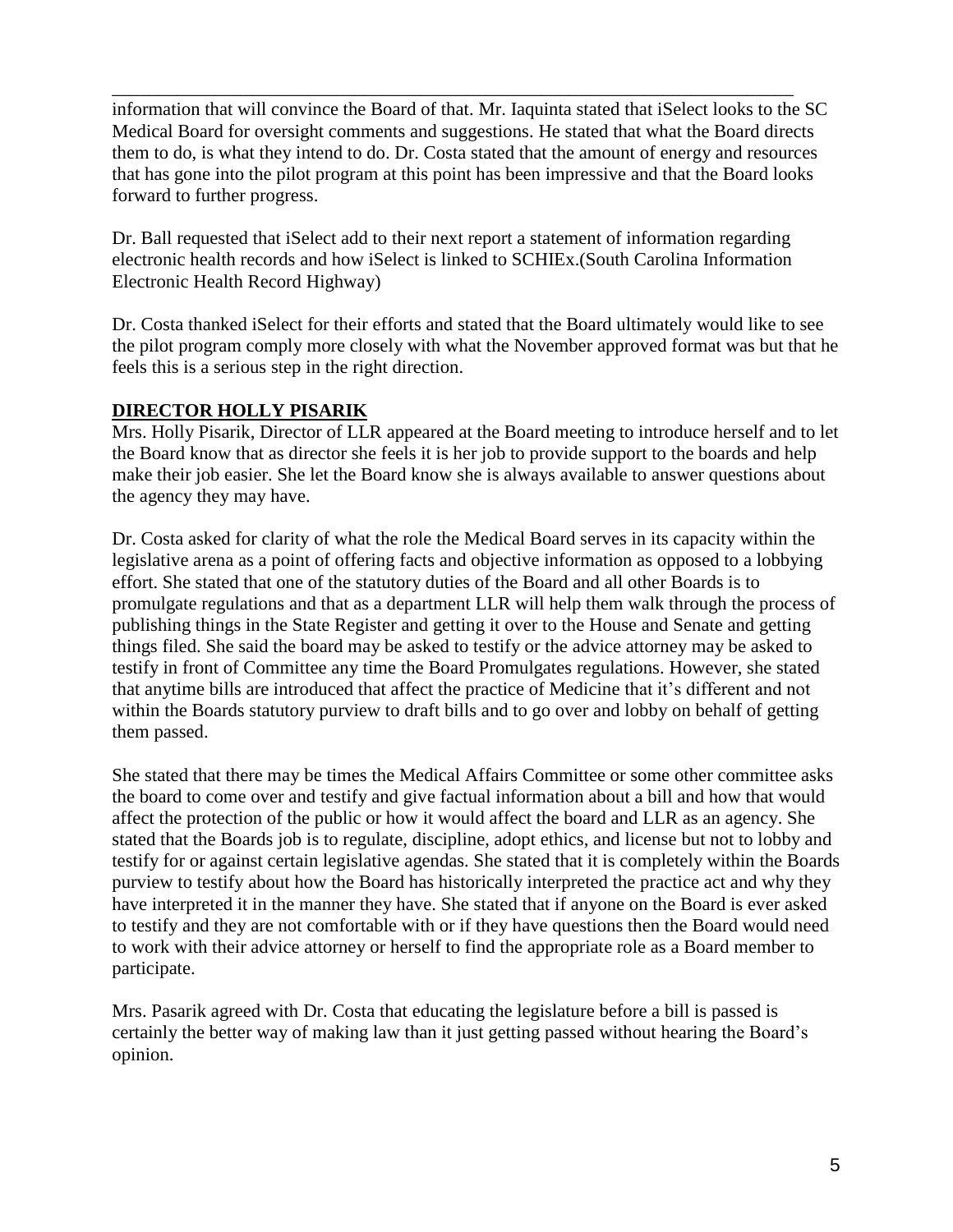# **FINAL ORDER HEARINGS**

**A motion was made and passed for the Board to go into Executive Session to conduct Final Order Hearings.** Each hearing was held in Executive Session, and a transcript of each hearing, as well as the Board's Final Order, are on file at the Board Office. After testimony for each case, the Board entered a private deliberative session. No votes were made or actions taken while the Board was in Executive Session. **A motion was made and passed to return to Public Session and the Board voted on the following sanctions after each Final Order Hearing:**

\_\_\_\_\_\_\_\_\_\_\_\_\_\_\_\_\_\_\_\_\_\_\_\_\_\_\_\_\_\_\_\_\_\_\_\_\_\_\_\_\_\_\_\_\_\_\_\_\_\_\_\_\_\_\_\_\_\_\_\_\_\_\_\_\_\_\_\_\_\_\_\_\_

#### **Clifton Yates, M.D. 2009-153 Panel Report / Final Order Hearing**

Dr. Chow made a motion for revocation of license Motion was seconded by Dr. Ball Motion carries

# **MINUTE CLINIC REQUEST PERTAINING TO NURSE PRACTITIONERS**

Mr. Gillespie, Senior legal counsel for Minute Clinic along with Dr. Annette Clark-Brown, lead collaborating physician, Jeanine McSworley, APRN and Brandy Dixon, APRN all appeared before the SC Medical Board informing them of a particular request regarding the physician-APRN ratio. Mr. Gillespie stated that they appeared before the SC Nursing Board in March 2012 and requested a waiver that was approved by the Nursing Board that allowed supervising physicians no more than three APRNs at any time, and the supervising physician under no circumstances may supervise more than six distinct APRNs. He also stated that they are here to answer any questions the Medical Board may have and he stressed that they are already complying with the SC law in the Medical Practice Act with the three FTE ratio found in said act.

Dr. Ball asked questions to the Minute Clinic staff as to how they planned to monitor 6 APRNs and making sure they only have 3 scheduled on any given day. Ms. Dickson replied that when they assign a nurse practitioner to a physician they have a chart that matches them up to their status referring to whether they are full time, part time or PRN and they use color charts to show how many practitioners are working for that particular day. She also stated they do their schedule in six-week increments.

After discussion, Dr. Gardner made a motion that the SC Nursing Board's recommendation is not inconsistent with the current Medical Practice guidelines. Dr. Ball seconded the motion and the Board unanimously approved.

## **OGC REPORT**

Pat Hanks, General Counsel stated that they had no cases on appeal at this time.

## **OIE REPORT**

Mark Sanders, chief investigator for Office of Investigations presented the Investigative Review Committee's Report.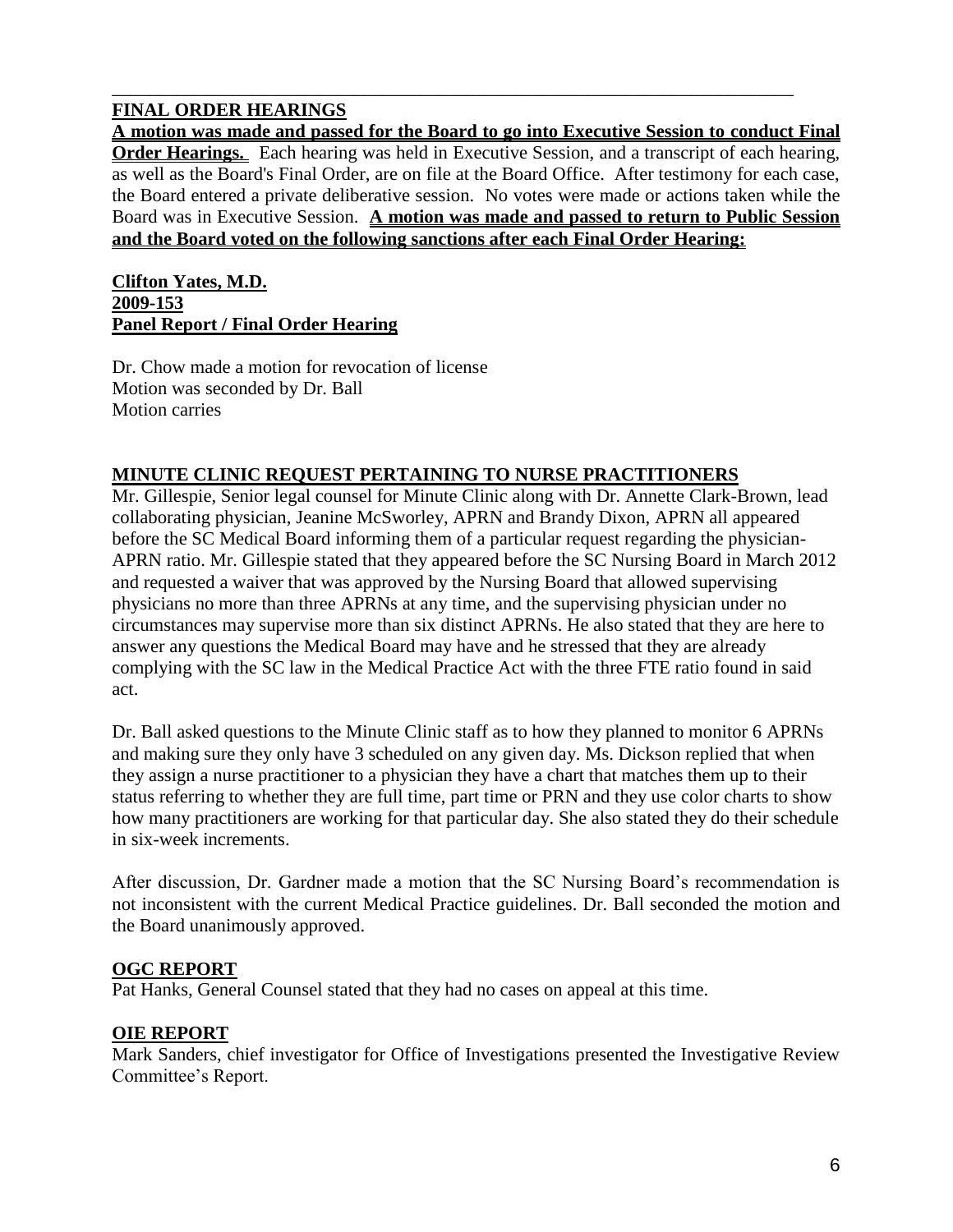### **Dismissals**

Cases 1 – 18 were presented for dismissal. Dr. Gardner moved to accept the recommendation and Dr. deHoll seconded the motion. The Board unanimously approved the recommendations.

\_\_\_\_\_\_\_\_\_\_\_\_\_\_\_\_\_\_\_\_\_\_\_\_\_\_\_\_\_\_\_\_\_\_\_\_\_\_\_\_\_\_\_\_\_\_\_\_\_\_\_\_\_\_\_\_\_\_\_\_\_\_\_\_\_\_\_\_\_\_\_\_\_

### **Formal Complaints**

Cases 19 – 38 were presented for formal complaints. Dr. Gardner moved to accept with Dr. Welsh seconding the motion and the Board unanimously approved the recommendation.

## **Letters of Caution**

Cases 39 – 47 were presented for a letter of caution. After further discussion it was decided that five cases out of the nine cases need further investigation with possible Formal Complaint. The remaining 3 cases were approved for a letter of caution. Dr. Ball moved to accept with Dr. deHoll seconding the motion and the Board unanimously approve the recommendations.

Mr. Sanders presented a statistical report of cases in OIE to the Board (see attached).

### **Mitchell Rubin, M.D Applicant for licensure**

Dr. deHoll made a motion to allow applicant to proceed with licensure Motion seconded by Dr. Turner Motion carries

### **Evan Allen, M.D Applicant for licensure**

Dr. deHoll made a motion to allow applicant to proceed with licensure Motion seconded by Dr. Gardner Motion carries

## **Randy Lee Warren, M.D. Applicant for licensure**

Dr. Ball made a motion to allow applicant to proceed with licensure with conditions:

• The stipulation with the license is that it will remain active until the applicants October 2012 testing for the ABMS board at which time the board will then reconsider that license in the context of a pass/fail

Motion seconded by Dr. deHoll Motion carries

## **ADJOURN**

At 6:45pm Dr. Ball made a motion to adjourn. Dr. Turner seconded the motion and it was unanimously passed.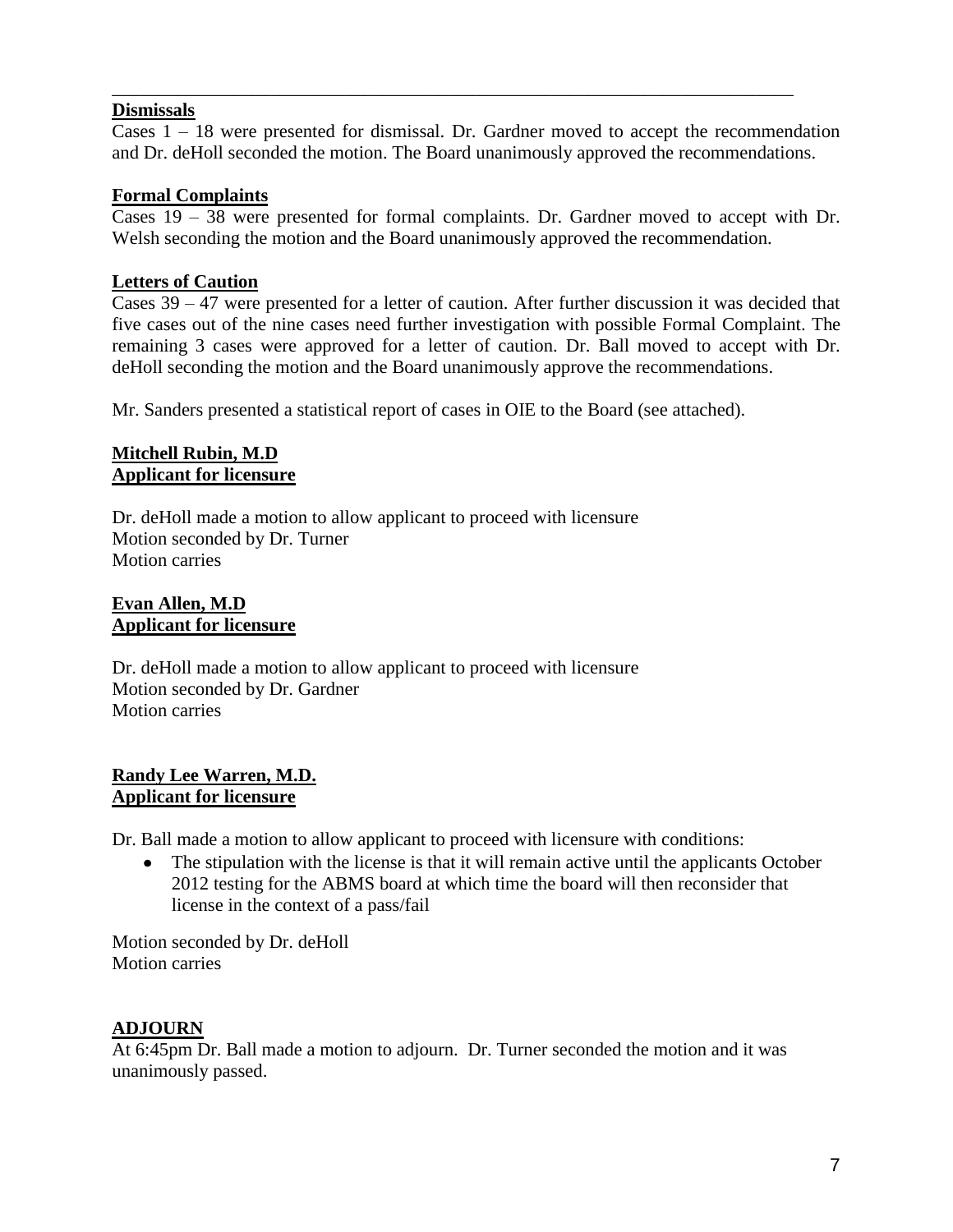## **RECONVENE**

The Board reconvened at 8:15 am on Tuesday, May 8, 2012.

## **Jeffrey A Reynante, M.D. Applicant for Licensure**

A motion was made by Dr. Kowalski to allow applicant to proceed and be granted a limited license until he has successfully completed his board certification, after which time he will be granted a permanent license if he passes or the license will become inactive if he fails.

\_\_\_\_\_\_\_\_\_\_\_\_\_\_\_\_\_\_\_\_\_\_\_\_\_\_\_\_\_\_\_\_\_\_\_\_\_\_\_\_\_\_\_\_\_\_\_\_\_\_\_\_\_\_\_\_\_\_\_\_\_\_\_\_\_\_\_\_\_\_\_\_\_

Motion seconded by Dr. Chow Motion carries

#### **Michael Hughes, M.D. 2010-235 Final Order Hearing**

A motion was made by Dr. Gardner as follows:

- Accept Memorandum of Agreement
- Public reprimand
- Pay court cost of  $$4,042.00$
- Pay fine of  $$5,000.00$
- Continued contract with RPP for a minimum of five years, respondent may petition the board at the end of five years if he wishes to be released
- A report yearly from his professional group concerning his professional performance and behavior to the board
- Evaluation by the Professional Progressive Program at MUSC for professional behavior issues or equivalent program approved by the board
- Ethics course to be approved by the board and be completed within one year

Motion seconded by Dr. Ball Motion carries

# **Keith Kraemer, M.D. Applicant for Licensure**

Dr. Ball made a motion to allow applicant to proceed with licensure Motion seconded by Dr. Turner Motion carries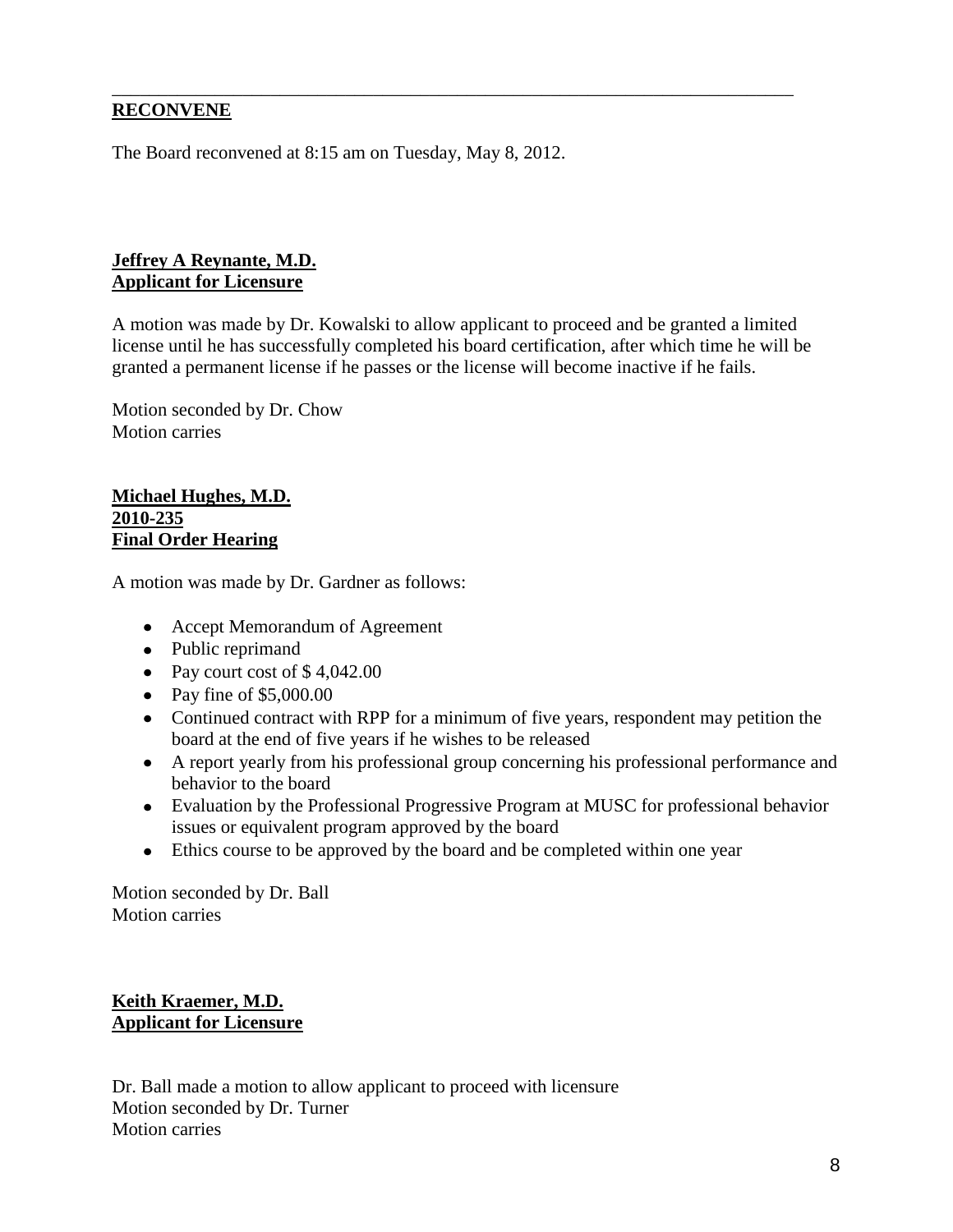#### \_\_\_\_\_\_\_\_\_\_\_\_\_\_\_\_\_\_\_\_\_\_\_\_\_\_\_\_\_\_\_\_\_\_\_\_\_\_\_\_\_\_\_\_\_\_\_\_\_\_\_\_\_\_\_\_\_\_\_\_\_\_\_\_\_\_\_\_\_\_\_\_\_ **MCLEOD HEALTH/ / REQUEST PERTAINING TO NURSE PRACTITIONERS**

Dr. Hyman, Medical Director of the occupational health employee clinic with McLeod Health appeared before the SC Medial Board with a request pertaining to the supervision / APRN ratio. Dr. Hyman stated that they appeared before the SC Nursing Board in March 2012 and they requested a waiver that was approved by the Nursing Board that allowed him to supervise up to five APRN's within a twenty mile radius.

After a lengthy discussion, Dr. Kowalski made a motion to approve Dr. Hyman to supervise the four APRN's in his pool that are equivalent of three FTEs as long as he can present in writing the appropriate alternate supervising physician that covers in his absence. The motion was seconded by Dr. Chow and carries unanimously.

## **Melissa Logan, M.D. Applicant for Licensure**

Dr. deHoll made a motion to allow applicant to proceed with licensure Motion seconded by Dr. Turner Motion carries

#### **Howard Lynn Kim, M.D. Applicant for Licensure**

Dr. Kowalski made a motion to allow applicant to proceed with licensure Motion seconded by Dr. Turner Motion carries

## **Jason Daniel Sciarretta, M.D. Applicant for Licensure**

Dr. Chow made a motion to allow applicant to proceed with licensure Motion seconded by Dr. deHoll Motion carries

## **John Michael Farthing, D.O. Applicant for Licensure**

Dr. Welsh made a motion to allow applicant to proceed with licensure Motion seconded by Dr. Kowalski Motion carries **Kenneth Santiago, M.D. Applicant for Licensure**

Dr. Turner made a motion to allow applicant to proceed with licensure Motion seconded by Dr. deHoll Motion carries